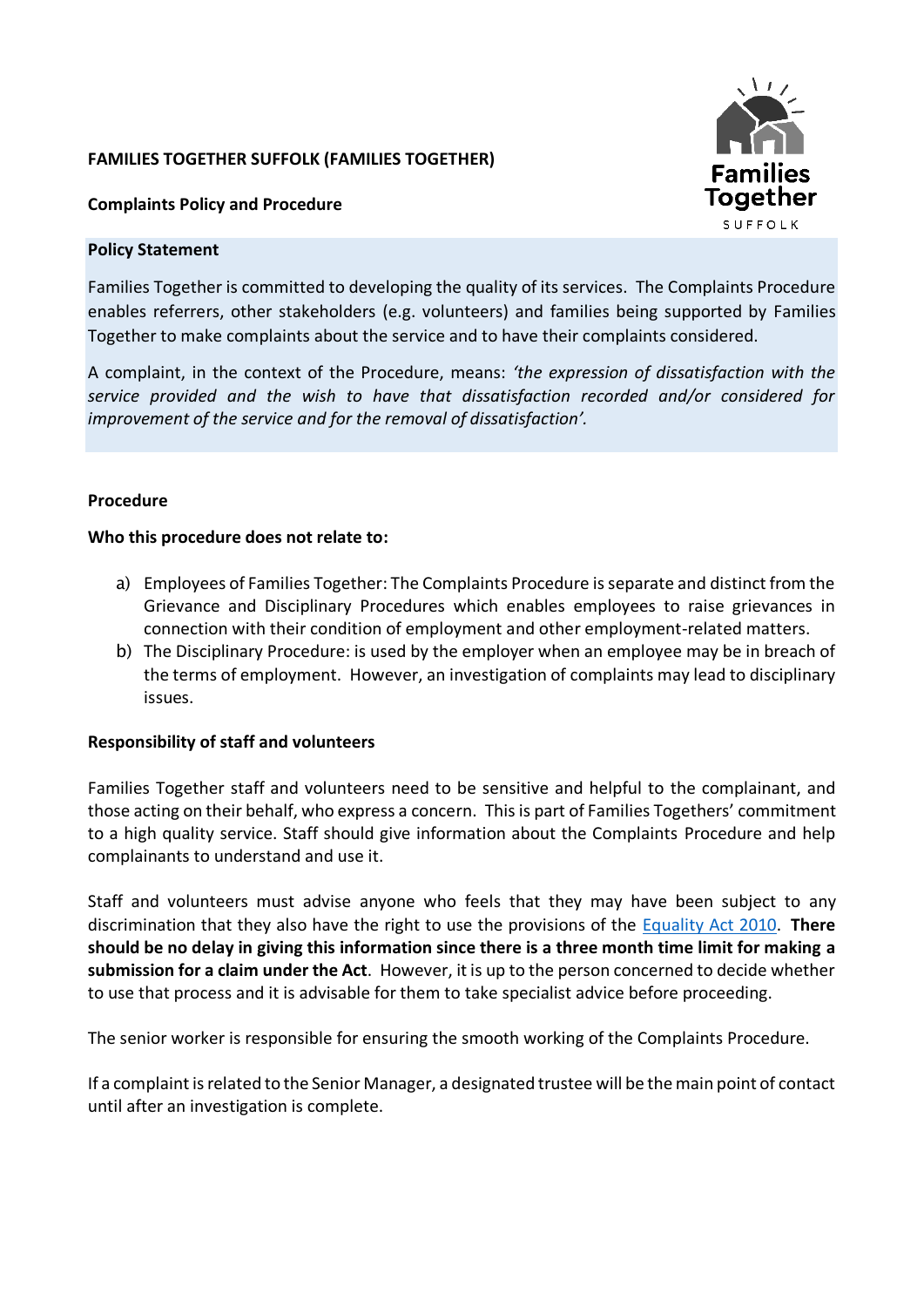# **Time Frame and Recording Requirements**

| 1              | Anyone wishing to make a complaint will be informed about this procedure and will be sent |  |  |
|----------------|-------------------------------------------------------------------------------------------|--|--|
|                | a complaint form (appendix 1).                                                            |  |  |
|                | If a letter of complaint has been received this will be attached to a complaint form      |  |  |
| $\overline{2}$ | All complaints received will be acknowledged within 5 working days and a copy sent to the |  |  |
|                | chair of the trustee board.                                                               |  |  |
|                | All complaints will be recorded on the Complaints record form (Appendix 2) and retained.  |  |  |
| 3              | Chair of trustees will consider the complaint and respond to the complainant              |  |  |
| 4              | If the complainant is not satisfied with the response an investigation will take place,   |  |  |
|                | normally within 15 working days of complaint being acknowledged.                          |  |  |
|                | The timescale of resolving the complaint will be confirmed to the complainant. (Trustees  |  |  |
|                | should aim to provide a response within 25 working days).                                 |  |  |
| 5              | Result of investigation sent to complainant and recorded on Appendix 3.                   |  |  |
|                |                                                                                           |  |  |
| 6              | All complaints received should be reported to the full board of trustees.                 |  |  |

| Signed by Chair:    | C. Read                       |
|---------------------|-------------------------------|
| Date:               | 1 <sup>st</sup> November 2021 |
| <b>Review Date:</b> | November 2024                 |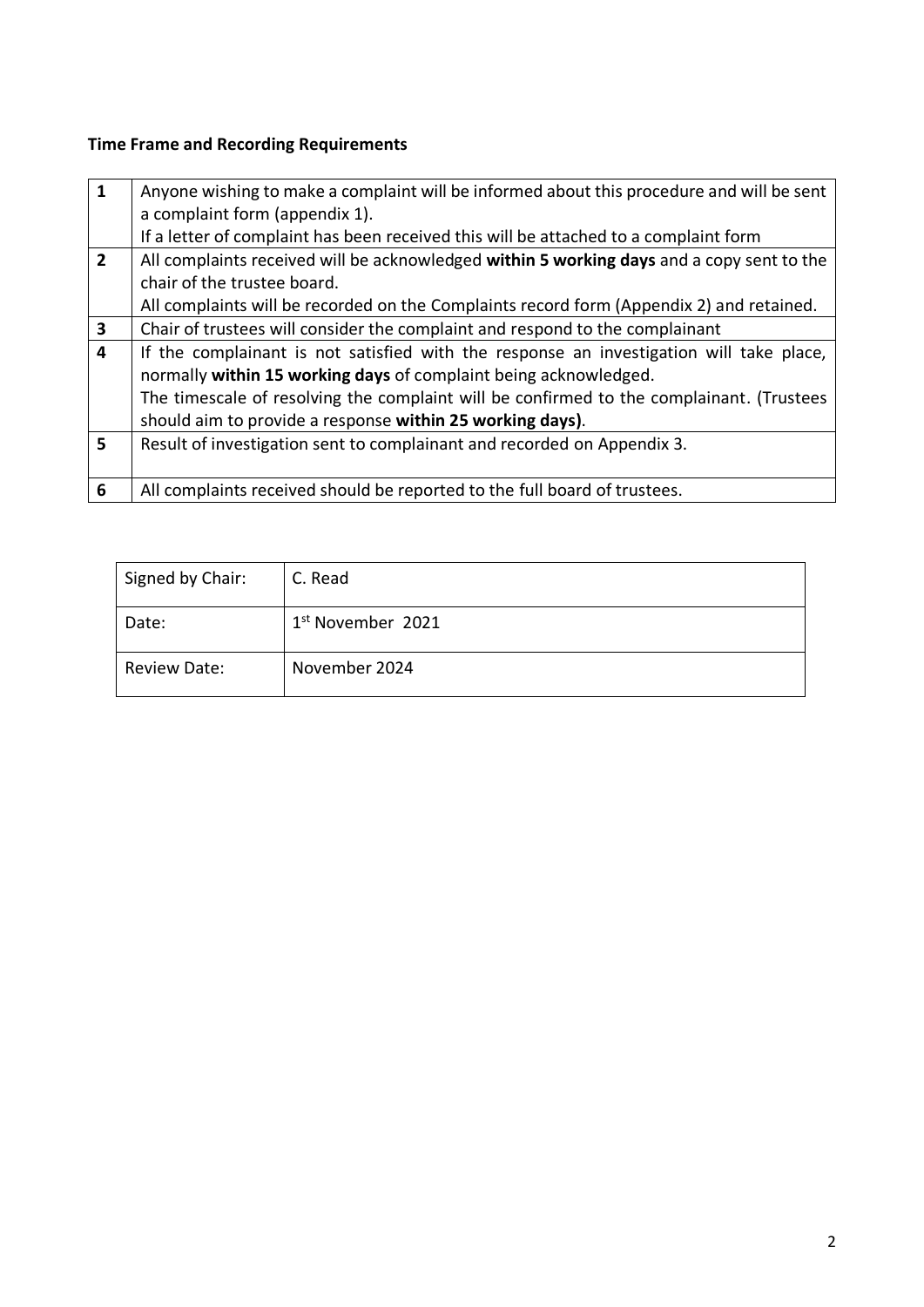# **Appendix 1**

**To be completed by the complainant** (or attached to complainants letter of complaint).

Please note if the complainant is being assisted please confirm that you have their permission to make this complaint on their behalf. See below.

| <b>Families Together</b>                                       | <b>Complaint No.:</b>                                                                                                                |  |
|----------------------------------------------------------------|--------------------------------------------------------------------------------------------------------------------------------------|--|
| Name and Address of Complainant:                               | If acting on behalf of the complainant please<br>give your name and address below as well as<br>that of the person you are assisting |  |
| Name:                                                          | Name:                                                                                                                                |  |
| Address, including post code:                                  | Address, including post code:                                                                                                        |  |
| Telephone No:                                                  | Telephone No:                                                                                                                        |  |
| I give permission for  to make<br>this complaint on my behalf: | I confirm I have permission to make this<br>Relationship to complainant:                                                             |  |
|                                                                |                                                                                                                                      |  |
| Details of complaint                                           |                                                                                                                                      |  |
| (expand or continue on a separate sheet if necessary)          |                                                                                                                                      |  |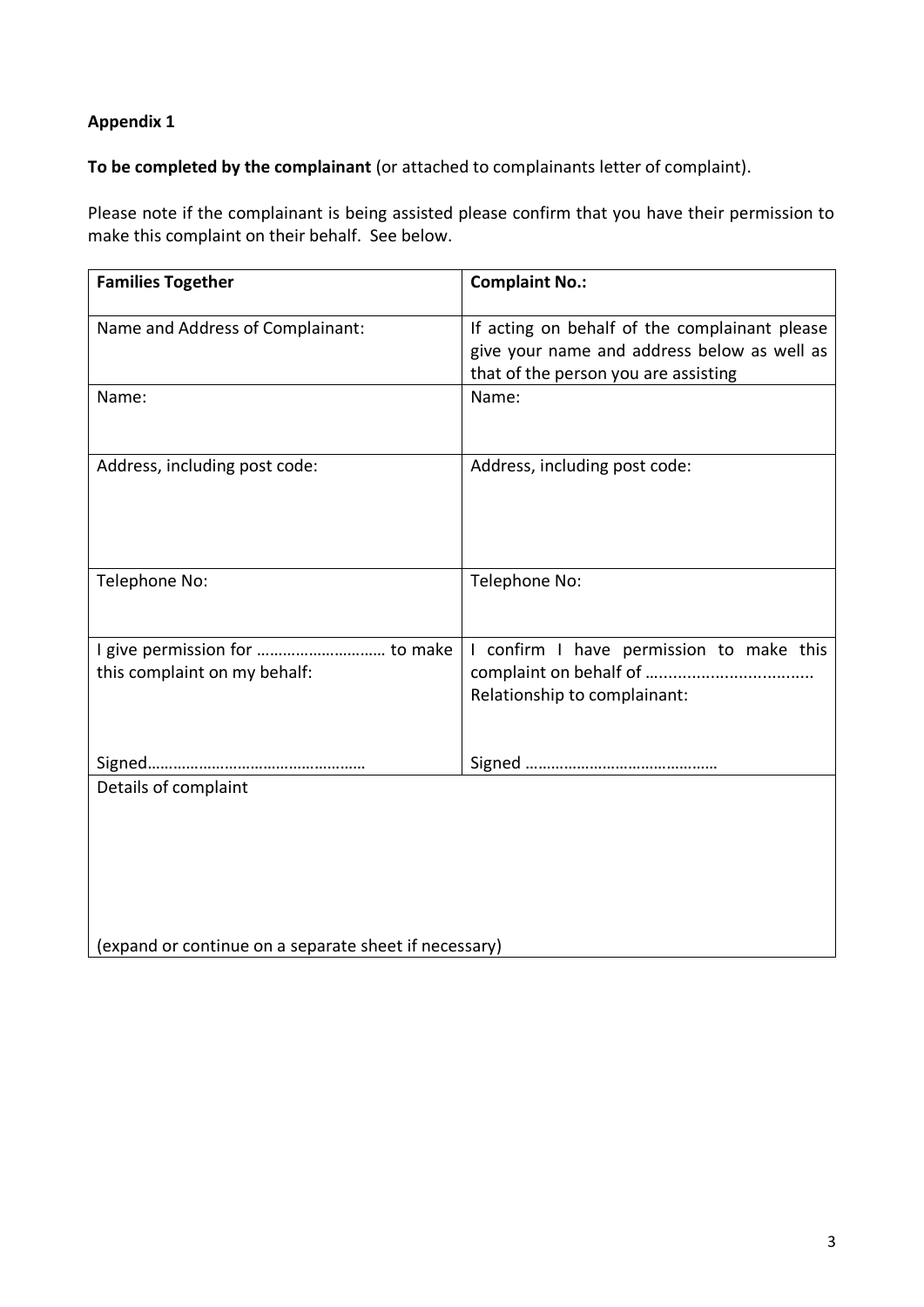# **Appendix 2**

**To be completed by the relevant person from Families Together** (usually the Families Together manager or senior organiser/co-ordinator).

| <b>Families Together:</b>                                               | <b>Complaint No.:</b> |  |  |  |
|-------------------------------------------------------------------------|-----------------------|--|--|--|
| Name and Address of                                                     |                       |  |  |  |
| Complainant:                                                            |                       |  |  |  |
|                                                                         |                       |  |  |  |
|                                                                         |                       |  |  |  |
| <b>Content of Complaint</b>                                             |                       |  |  |  |
| Brief summary of complaint - attach written correspondence if available |                       |  |  |  |
|                                                                         |                       |  |  |  |
|                                                                         |                       |  |  |  |
|                                                                         |                       |  |  |  |
|                                                                         |                       |  |  |  |
| <b>Stage One</b>                                                        | <b>Dates</b>          |  |  |  |
| Complaint received                                                      |                       |  |  |  |
| Complaint acknowledged                                                  |                       |  |  |  |
| Complaint recorded                                                      |                       |  |  |  |
| Copy to chairperson                                                     |                       |  |  |  |
| Written response sent to Complainant                                    |                       |  |  |  |
| <b>Stage Two (if applicable)</b>                                        | Dates (*or name)      |  |  |  |
| Reply by complainant to response received                               |                       |  |  |  |
| Reply acknowledged                                                      |                       |  |  |  |
| Reply recorded                                                          |                       |  |  |  |
| Copy to chairperson                                                     |                       |  |  |  |
| Investigation commenced                                                 |                       |  |  |  |
| Name(s) of person(s) investigating complaint                            | $\ast$                |  |  |  |
| Investigation completed, outcome recorded                               |                       |  |  |  |
| Written response sent to Complainant                                    |                       |  |  |  |